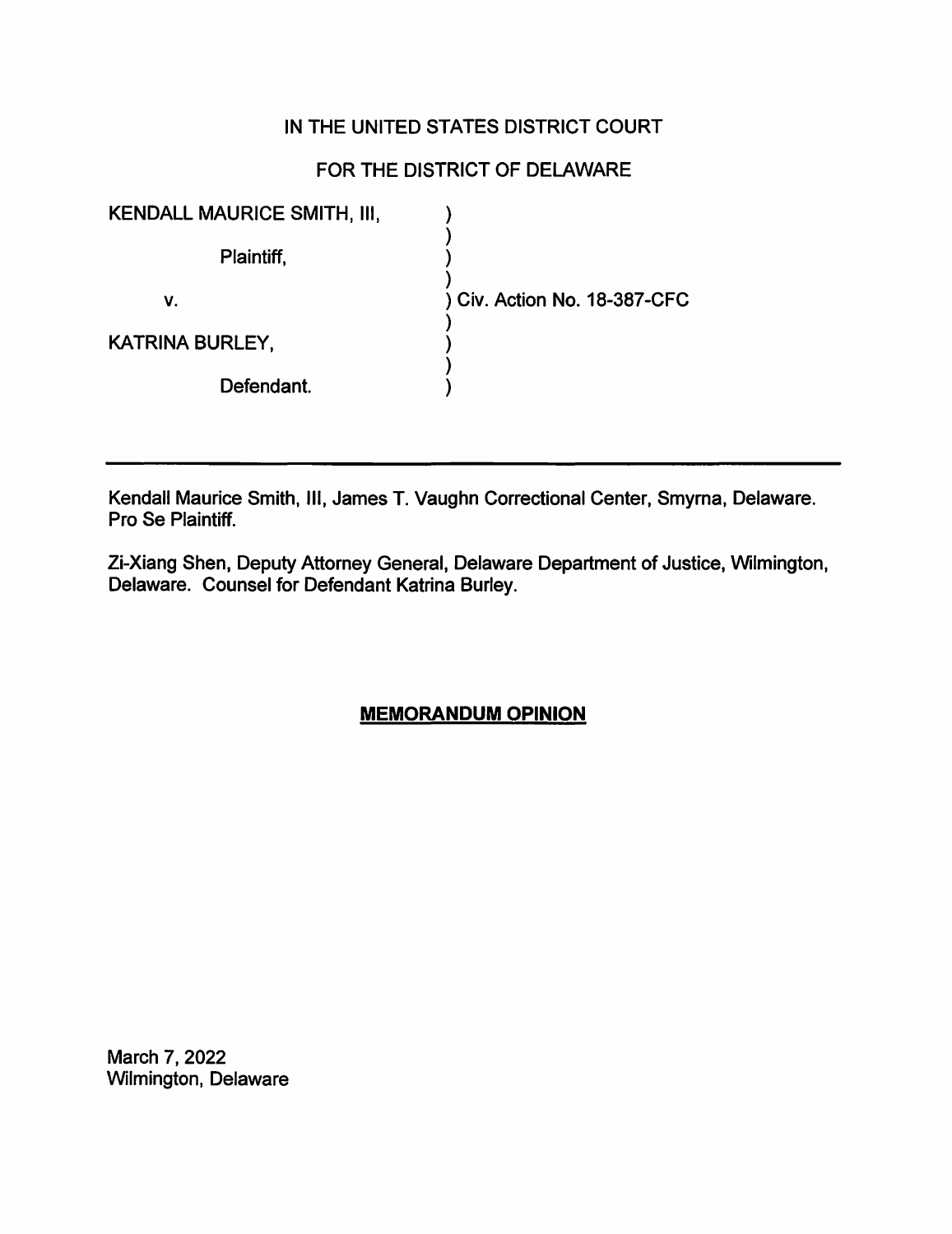# Cohn 7. Canal CONNOLLY, Chief Judge:

Plaintiff Kendall Maurice Smith, Ill, an inmate at the James T. Vaughn Correctional Center ("JTVCC") in Smyrna, Delaware, filed this lawsuit pursuant to 42 U.S.C. § 1983, alleging violations of his constitutional rights.  $(D.I. 2, 10)^1$  He appears pro se and was granted permission to proceed in forma pauperis pursuant to 28 U.S.C. § 1915. Pending is Defendant Katrina Burley's motion for summary judgment, Plaintiff's opposition, and Defendant's motion to strike.<sup>2</sup> (D.I. 73, 82, 83)

## I. **BACKGROUND AND FACTS AS PRESENTED BY THE PARTIES**

Plaintiff alleges that he suffered for a number of years due to extreme delay and denial of medical treatment related to his eyes, vision, and prescription glasses. (D.I. 2, 10) Upon screening, the Court liberally construed the allegations and allowed Plaintiff to proceed on what appeared to be cognizable medical needs claims related to Grievance 334538 submitted by Plaintiff on April 10, 2016. (See D.I. 11, 12) All other claims were dismissed. (/d.) Plaintiff alleges that on May 6, 2016 his grievance was heard by a grievance committee comprised of the now dismissed medical defendants and Burley, the only remaining Defendant. The grievance committee granted in part and denied in part Grievance 334538.

Burley has served as an inmate grievance chairperson ("IGC") at JTVCC since November 2015, and in that position she reviews and processes inmate grievances pursuant to institutional grievance policies and procedures. (D.I. 76 at 67) Her duties

<sup>&</sup>lt;sup>1</sup> The case proceeds on the original complaint at Docket Items 2 and 10. (See D.I. 59). <sup>2</sup> Defendant moves to strike Plaintiff's response to the motion for summary judgment as untimely and unresponsive. (D.I. 83) The Court will deny the motion and will consider Plaintiff's response.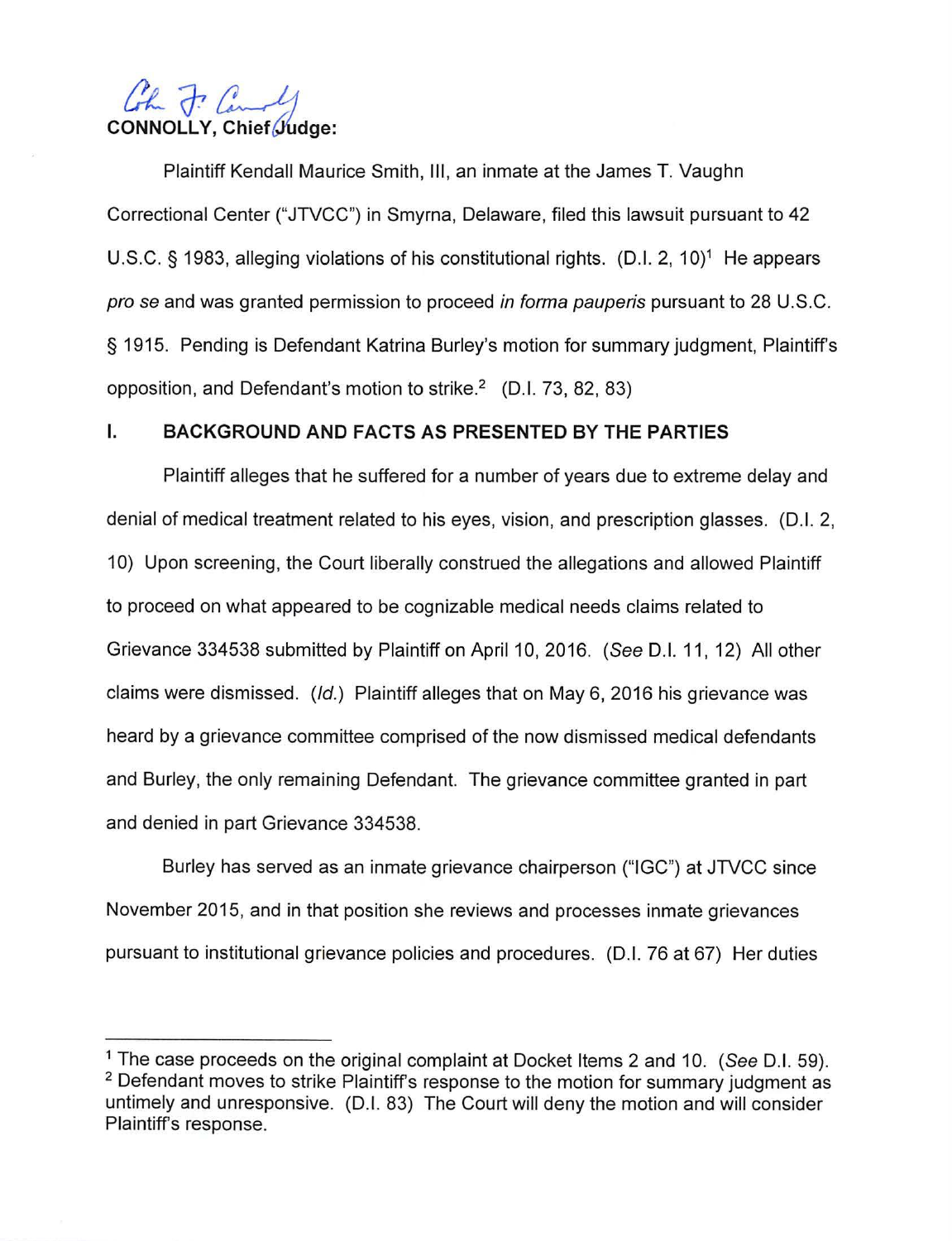include collecting inmates grievances, forwarding the grievances to the appropriate staff, scheduling and facilitating grievance hearings, and communicating decisions to inmates. (Id. at 67) Burley is present at medical grievances hearings for security purposes and to collect paperwork from the Medical Grievance Committee ("MGC"). (Id. at 68) She is not a member of the MGC and does not vote on whether to uphold or deny an inmate's medical grievance. (Id.) She has never voted on a medical grievance and she is recorded as an "abstain from vote" on all medical grievances. (Id.) Once the MGC votes on a medical grievance Burley advises the inmate of the decision and provides the inmate with the necessary paperwork to submit an appeal. (Id.) Burley is not a medical professional, has no role in an inmate's medical care, and had no role in Plaintiff's medical care. (Id.)

Delaware Department of Correction Policy Number A11,<sup>3</sup> effective September 2, 2015, governs the procedure for medical grievances following an inmate's timely submitted grievance. (Id. at 28-32) The policy prohibits inmates "from submitting a grievance before attempting to use the sick call request" and submitting duplicative grievances, and requires inmates to submit a completed grievance form "within 7 calendar days of the incident, *i.e.* after the Sick Call appointment." (*Id.* at 29 at ¶ VI.B.) Upon receipt of a properly submitted grievance, a three-step process is followed.

Step 1 provides for informal resolution. (Id. at 29-30) When an inmate rejects the informal resolution within the required time-frame, the grievance proceeds to Step 2.

<sup>&</sup>lt;sup>3</sup> The policy falls under the Bureau of Correctional Healthcare Services.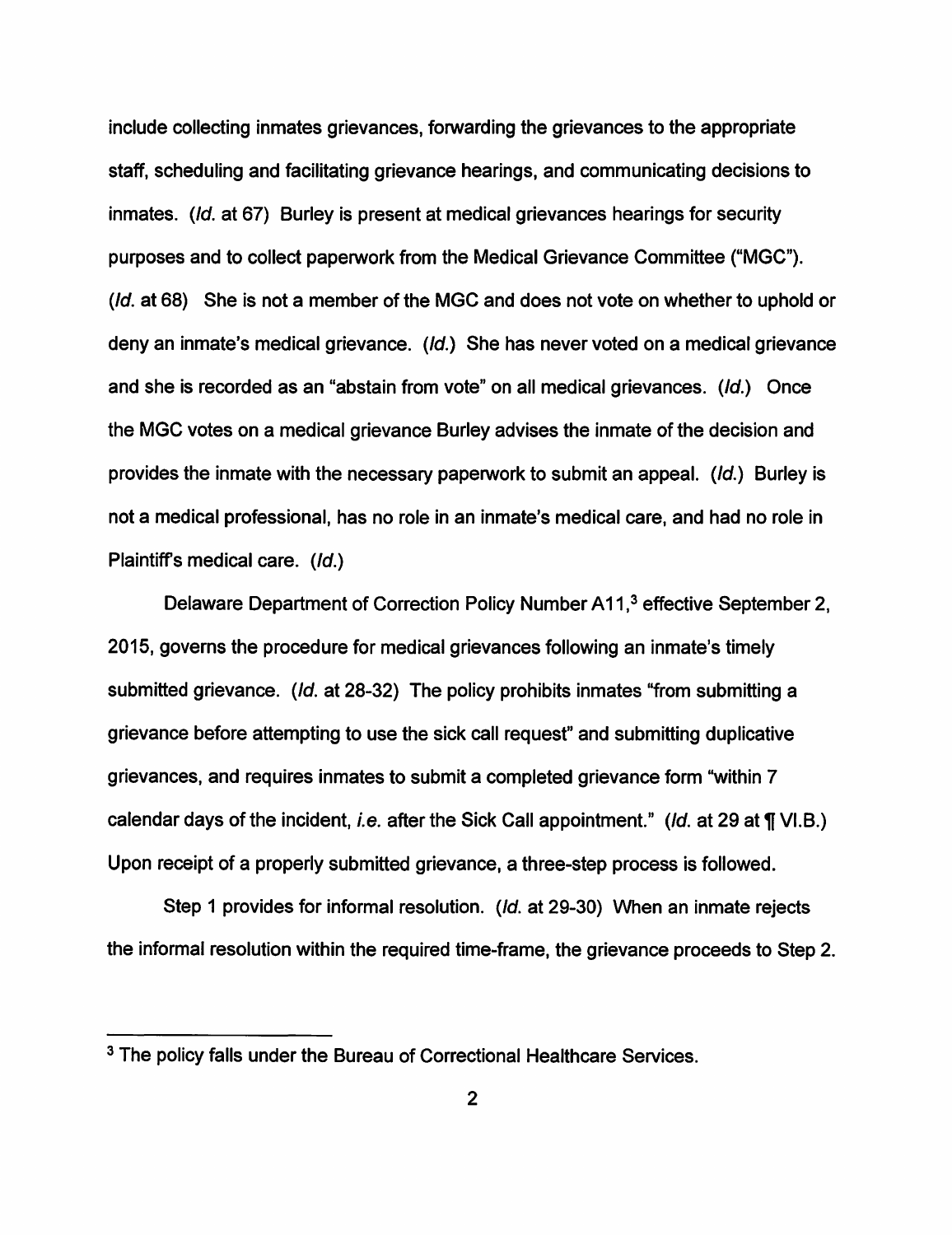( $Id.$  at 30 at  $\P$  VI.E.3.) At Step 2, the IGC (i.e., Defendant) forwards the grievance to the MGC, which conducts a hearing on the grievance within 30 days of the inmate's rejection. (Id. at ¶ VI.F.2.) The MGC is comprised of three medical staff members, at least one of whom is a licensed nursing professional. (Id.) The IGC is required to attend the hearing and record the hearing information. (Id.) Upon review, the MGC decides whether to deny or uphold the grievance. (Id.)

Step 3 is the formal appeal process. (Id. at 31) A Bureau of Correctional Healthcare Services employee who is designated as the Bureau Grievance Officer ("BGO") reviews the grievance and makes a recommendation to the Bureau Chief to "direct[ ] additional investigation, uphold or deny the offender's remedy request, mak[e] [a] partial accommodation, or request an outside review." (Id.) The Bureau Chief makes a final decision whether to accept or reject the BGO recommendation. (Id.)

Plaintiff was prescribed glasses in 2013. (D.I. 2 at 5) On September 13, 2014, he submitted a grievance for vision care and later abandoned the grievance. (Id. at 24- 26) On November 2, 2015, Plaintiff submitted another grievance, No. 321826, complaining that he needed new glasses because his glasses had broken and their prescription was unsuitable. (Id. at 33, 38) In the meantime, on November 19, 2015, Plaintiff was seen by medical for vision issues. (Id. at 64) The MGC heard Plaintiffs grievance on December 9, 2015, and denied it; IGC Burley was recorded as abstaining from the vote. (Id. at 35, 37) . The MGC noted that Plaintiff had not placed a sick call before submitting a grievance and instructed Plaintiff to use the sick call protocol. (Id. at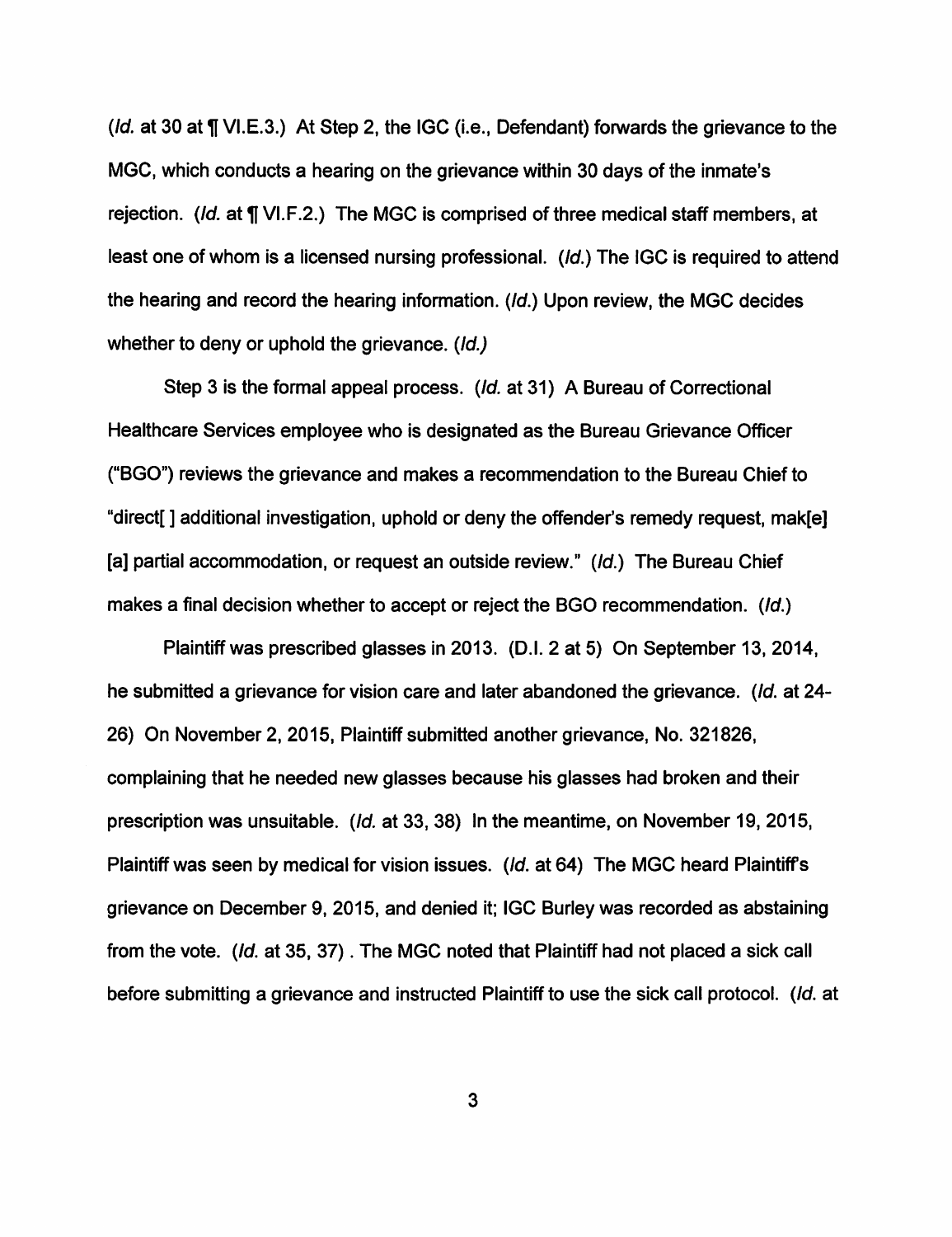37) Plaintiff stated that he wished to appeal the MGC's decision, but he did not. (Id. at 36)

On March 29, 2016, Plaintiff was seen at medical, requested new glasses, and was examined. (Id. at 62) On April 10, 2016, Plaintiff submitted Grievance No. 334538,4 complained that the MGC denied Grievance 321826 in error, requested a \$4.00 refund of a fee he paid for the March 2016 evaluation, and asked to see an optometrist. (Id. at 39, 45) At Step 1, a healthcare staff member instructed the facility business office to refund Plaintiff the \$4.00 fee for the March 2016 visit and referred Plaintiff for a vision consultation. (Id. at 39) The grievance proceeded to a Step 2 hearing with the MGC (Id. at 39, 42) The MGC held a hearing on May 6, 2016, and upheld the remedy, with IGC Burley abstaining from the vote. (Id. at 41) Plaintiff appealed. (Id. at 41-42)

On June 14, 2016, Plaintiff underwent a two-year follow-up optometry exam. (Id. at 60-62) On June 22, 2016, the BGO recommended upholding the remedy that Plaintiff receive a \$4.00 refund and denying all other aspects of the grievance. (Id. at 43) The same day, the Bureau Chief issued a final decision that accepted the BGO's recommendation. (Id. at 44)

On July 15, 2016, Plaintiff received new glasses. (Id. at 60) In late 2016 and 2017 Plaintiff advised medical on numerous occasions that he had broken his glasses; on each occasion, his glasses were either repaired or replaced. (Id. at 56, 57, 58, 65)

<sup>4</sup> The surviving medical needs claim is related to Grievance 334538.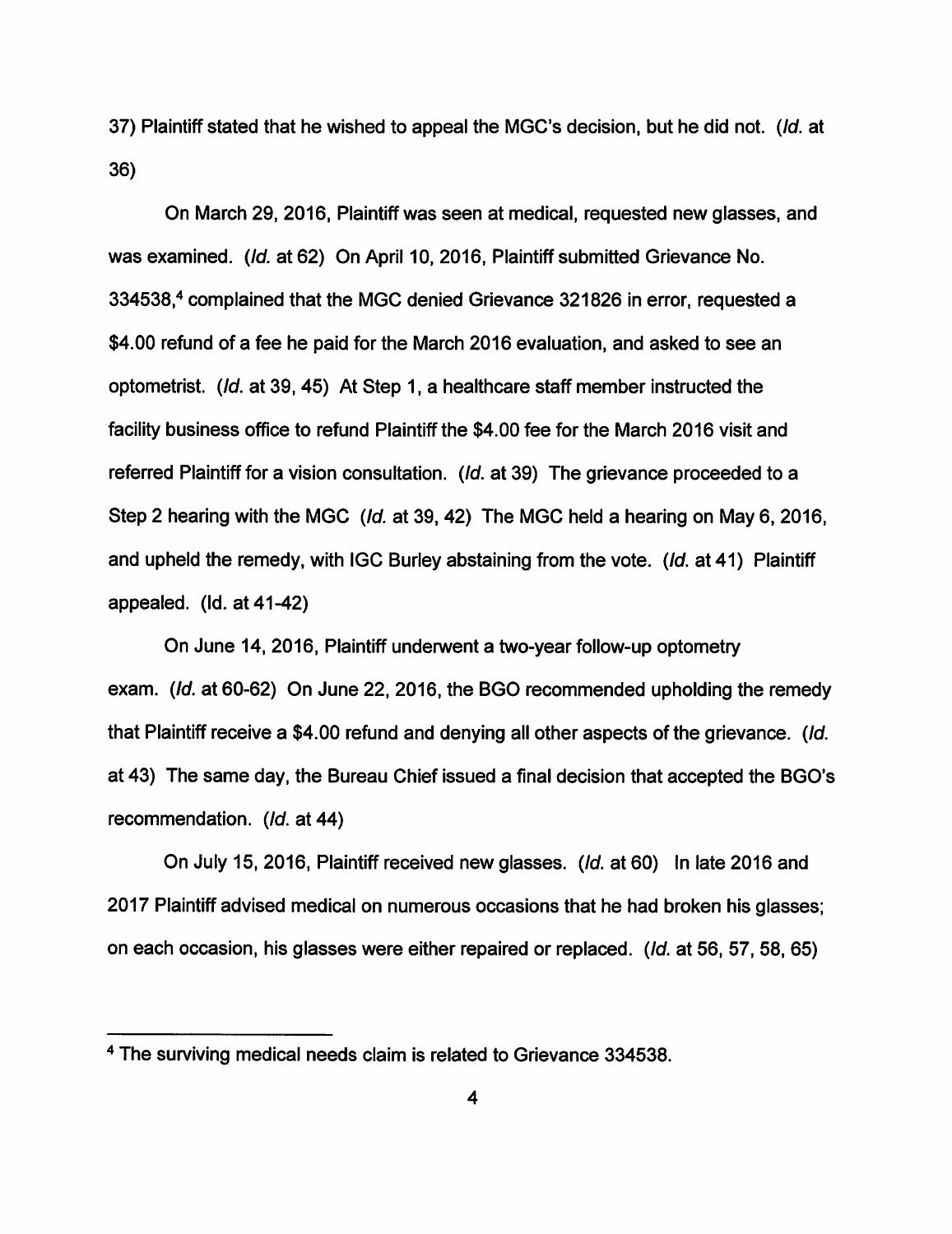Plaintiff received new glasses on March 5, 2018, and filed this action on March 12, 2018. (D.I. 2; D.I. 76 at 56)

Burley moves for summary judgment on the grounds that: (1) the claims are timebarred; (2) Plaintiff fails to show Burley's personal involvement; (3) Plaintiff fails to establish an Eighth Amendment violation; and (4) the claims are barred by Burley's qualified immunity. (D.I. 74)

### II. **LEGAL STANDARDS**

A court must grant summary judgment "if the movant shows that there is no genuine dispute as to any material fact and the movant is entitled to judgment as a matter of law." Fed. R. Civ. P. 56(a). The moving party bears the burden of demonstrating the absence of any genuine issues of material fact. Celotex Corp. v. Catrett, 477 U.S. 317, 323 (1986). If the burden of persuasion at trial would be on the non-moving party, then the moving party may satisfy its burden of production by pointing to an absence of evidence supporting the non-moving party's case, after which the burden of production then shifts to the non-movant to demonstrate the existence of a genuine issue for trial. Matsushita Elec. Indus. Co., Ltd. *v.* Zenith Radio Corp., 475 U.S. 574, 586-87 (1986); Williams *v.* Borough of West Chester, Pa., 891 F.2d 458, 460- 61 (3d Cir. 1989).

Material facts are those "that could affect the outcome" of the proceeding. Lamont *v.* New Jersey, 637 F.3d 177, 181 (3d Cir. 2011). "[A] dispute about a material fact is genuine if the evidence is sufficient to permit a reasonable jury to return a verdict for the non-moving party." Id. (internal quotation marks omitted). A non-moving party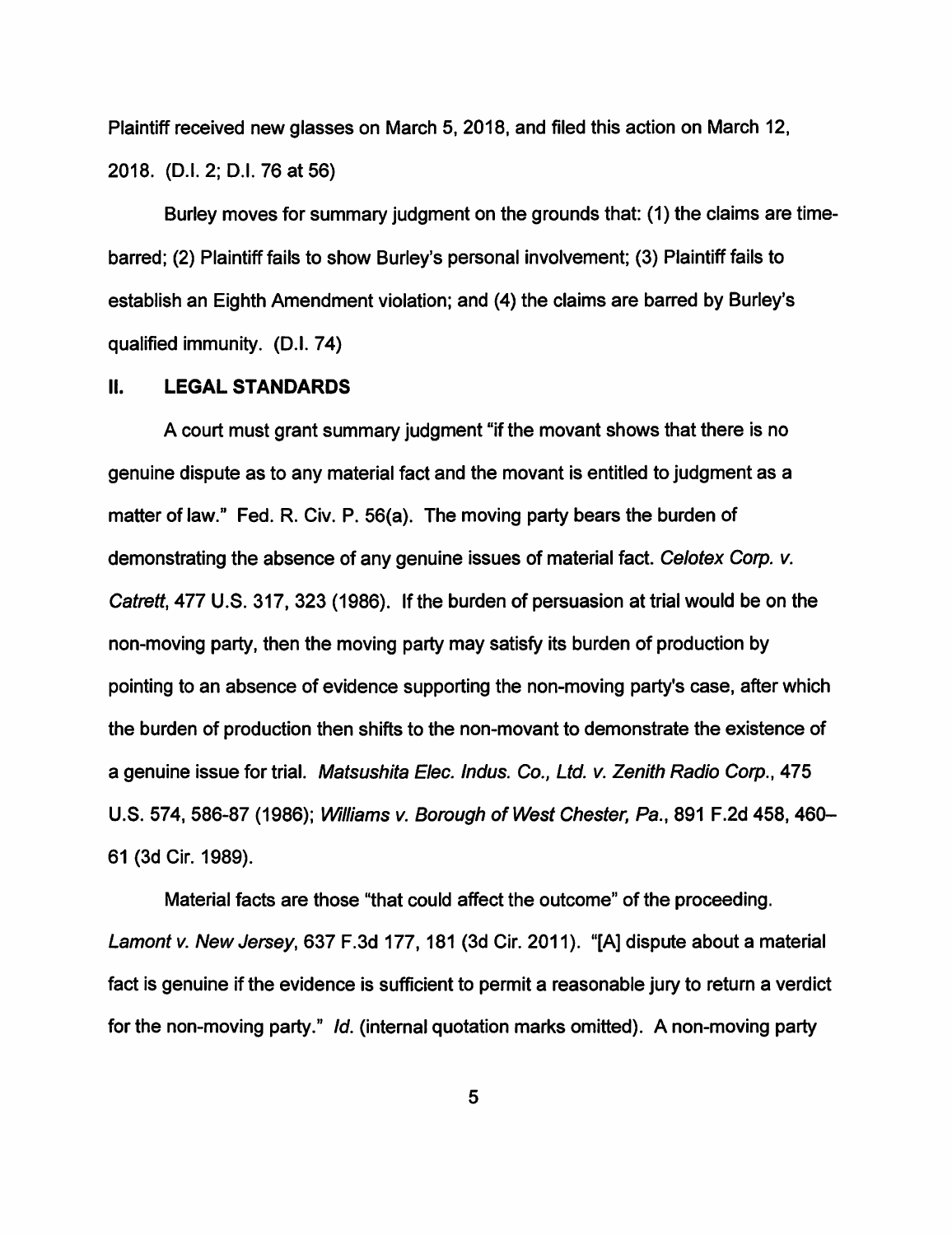asserting that a fact is genuinely disputed must support such an assertion by: "(A) citing to particular parts of materials in the record, including depositions, documents, electronically stored information, affidavits or declarations, stipulations, ... admissions, interrogatory answers, or other materials; or (B) showing that the materials cited [by the opposing party] do not establish the absence ... of a genuine dispute .... " Fed. R. Civ. P. 56(c)(1). The non-moving party's evidence "must amount to more than a scintilla, but may amount to less (in the evaluation of the court) than a preponderance." Williams, 891 F.2d at 460-61.

The court must view the evidence in the light most favorable to the non-moving party and draw all reasonable inferences in that party's favor. Wishkin v. Potter, 476 F.3d 180, 184 (3d Cir. 2007). "[T]he facts asserted by the nonmoving party, if supported I by affidavits or other evidentiary material, must be regarded as true .... " Aman *v.* Cort Furniture Rental Corp., 85 F.3d 1074, 1080 (3d Cir. 1996). If "there is any evidence in the record from any source from which a reasonable inference in the [nonmoving party's] favor may be drawn, the moving party simply cannot obtain a summary judgment." Id.

#### Ill. **DISCUSSION**

Burley moves for summary judgment on a number of grounds. The Court turns first to the case dispositive issue of Burley's personal involvement. Burley argues that Plaintiff has failed to establish her personal involvement as required to impose liability under 42 U.S.C. § 1983. Plaintiff responds that there is a "causal link" between the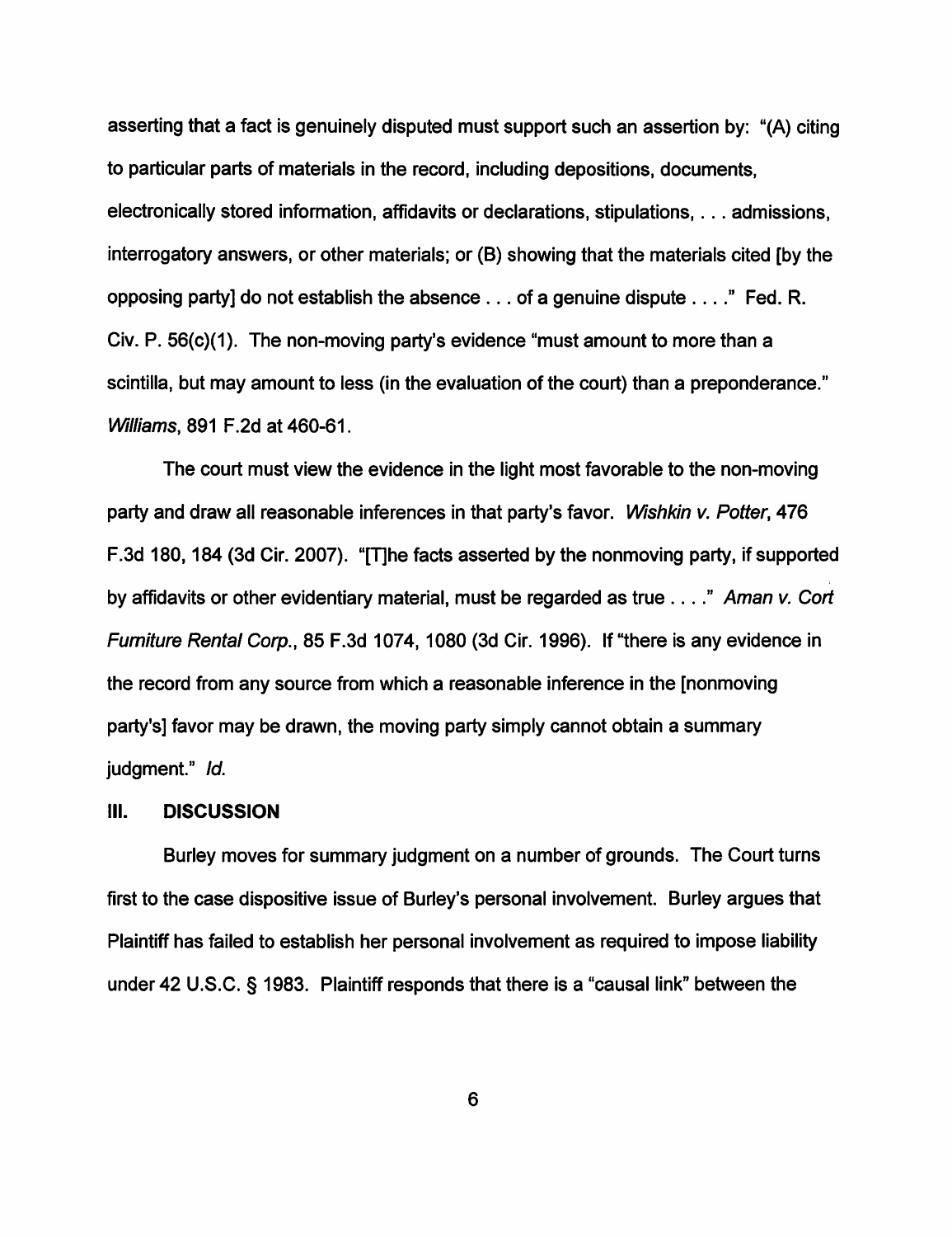actions of Burley and the challenged conduct and that Burley confirmed her personal involvement and responsibility in her declaration.

The Eighth Amendment's prohibition against cruel and unusual punishment obligates jail authorities to provide medical care to inmates. See Estelle v. Gamble, 429 U.S. 97, 103 (1976); Rouse v. Plantier, 182 F.3d 192, 197 (3d Cir. 1999). In order to establish an Eighth Amendment medical claim, an inmate must allege acts or omissions by prison officials sufficiently harmful to evidence deliberate indifference to a serious medical need. See Spruill v. Gillis, 372 F.3d 218, 235-36 (3d Cir. 2004); Natale v. Camden Cty. Corr. Facility, 318 F.3d 575, 582 (3d Cir. 2003). In the context of medical care, the relevant inquiry is whether the defendant was: (1) deliberately indifferent (the subjective component) to (2) the plaintiff's serious medical needs (the objective component). See Monmouth Cty. Corr. Inst. Inmates v. Lanzaro, 834 F.2d 326, 346 (3d Cir. 1987); West v. Keve, 571 F.2d 158, 161 (3d Cir. 1979). A non-physician defendant cannot be considered deliberately indifferent for failing to respond to an inmate's medical complaints when the inmate is already receiving treatment by the prison's medical staff. See Durmer v. O'Carroll, 991 F.2d 64, 69 (3d Cir. 1993).

Liability in a 42 U.S.C. § 1983 action is personal in nature; to be liable, a defendant must have been personally involved in the wrongful conduct. In other words, a defendant is "liable only for [his] own unconstitutional conduct. Barkes v. First Corr. Med., Inc., 766 F.3d 307, 316 (3d Cir. 2014), rev'd on other grounds sub nom. Taylor v. Barkes, 575 U.S. 822 (2015). "Personal involvement can be shown through allegations of personal direction or of actual knowledge and acquiescence. And a defendant's